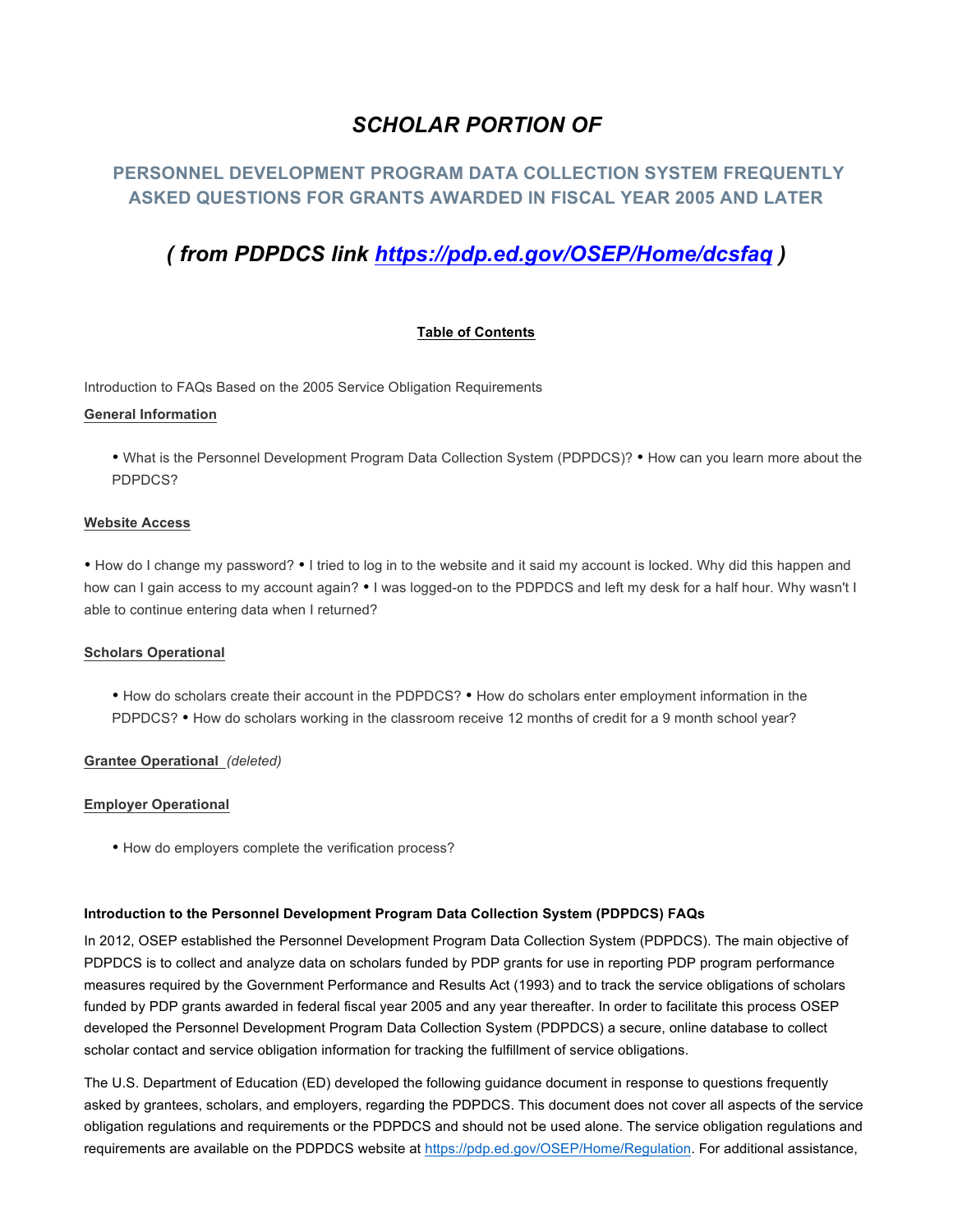you may contact the PDPDCS Help Desk (https://pdp.ed.gov/OSEP/Home/contactus) Monday through Friday from 8 a.m. until 8 p.m. ET by calling 1-800-2856276 or via e-mail at serviceobligation@ed.gov.

#### **General Information**

#### **1. What is the Personnel Development Program Data Collection System (PDPDCS)?**

The Personnel Development Program Data Collection System (PDPDCS) (https://pdp.ed.gov/OSEP), is a secure, online database to collect training information on scholars and track the fulfillment of service obligations. The PDPDCS has three types of users: Institutions of Higher Education (IHEs) (grantees), scholars and employers. Grantees are responsible for entering the contact information, training and service obligation details of funded scholars. Scholars enter their updated contact and employment information in the PDPDCS and employers access the PDPDCS to verify the employment of scholars.

#### **2. How can you learn more about the PDPDCS?**

The PDPDCS is funded by the Office of Special Education Programs (OSEP), http://www2.ed.gov/about/offices/list/osers/osep/index.html, at the U.S. Department of Education (ED), http://www2.ed.gov/about/landing.jhtml. PDPDCS provides regulatory and technical assistance to end-users through the Help Desk.

#### **Website Access**

#### **3. How do I change my password if I forget my password or my password has expired?**

Click on "Forgot Password?" located on the login screen. You will be prompted to enter your email address. You will then be sent an email with a secure link and "Authorization Key." The secure link will direct you to a page in the PDPDCS where you will enter the "Authorization Key" provided in the e-mail and create a new password.

## **4. I tried to log in to the website and it said my account is locked. Why did this happen and how can I gain access to my account again?**

For security purposes, the accounts lock after the username or password has been entered incorrectly three times. Your account will be unlocked after one hour and you will be able to resume login.

## **5. I was logged on to the PDPDCS and left my desk for a half hour. Why wasn't I able to continue entering data when I returned?**

For security purposes, if there is no activity during the length of the timeout interval of 30 minutes or more, the system will automatically log you out.

#### **Scholars Operational**

For more information on scholars' service obligation requirements and how to access the PDPDCS please visit https://pdp.ed.gov/OSEP/Scholar.

#### **6. How do scholars create their account in the PDPDCS?**

After grantees submit scholar records in the PDPDCS, scholars are sent an automated welcome e-mail providing them with instructions on how to log into the system and create their account. The instructions are also found below:

- 1 Click the secure link within the e-mail.
- 2 The secure link will direct you to a page in the PDPDCS where you will enter the "Authorization Key" provided in the e-mail.
- 3 On this page you will also create your password.
- 4 When the password has been created, click "Register."